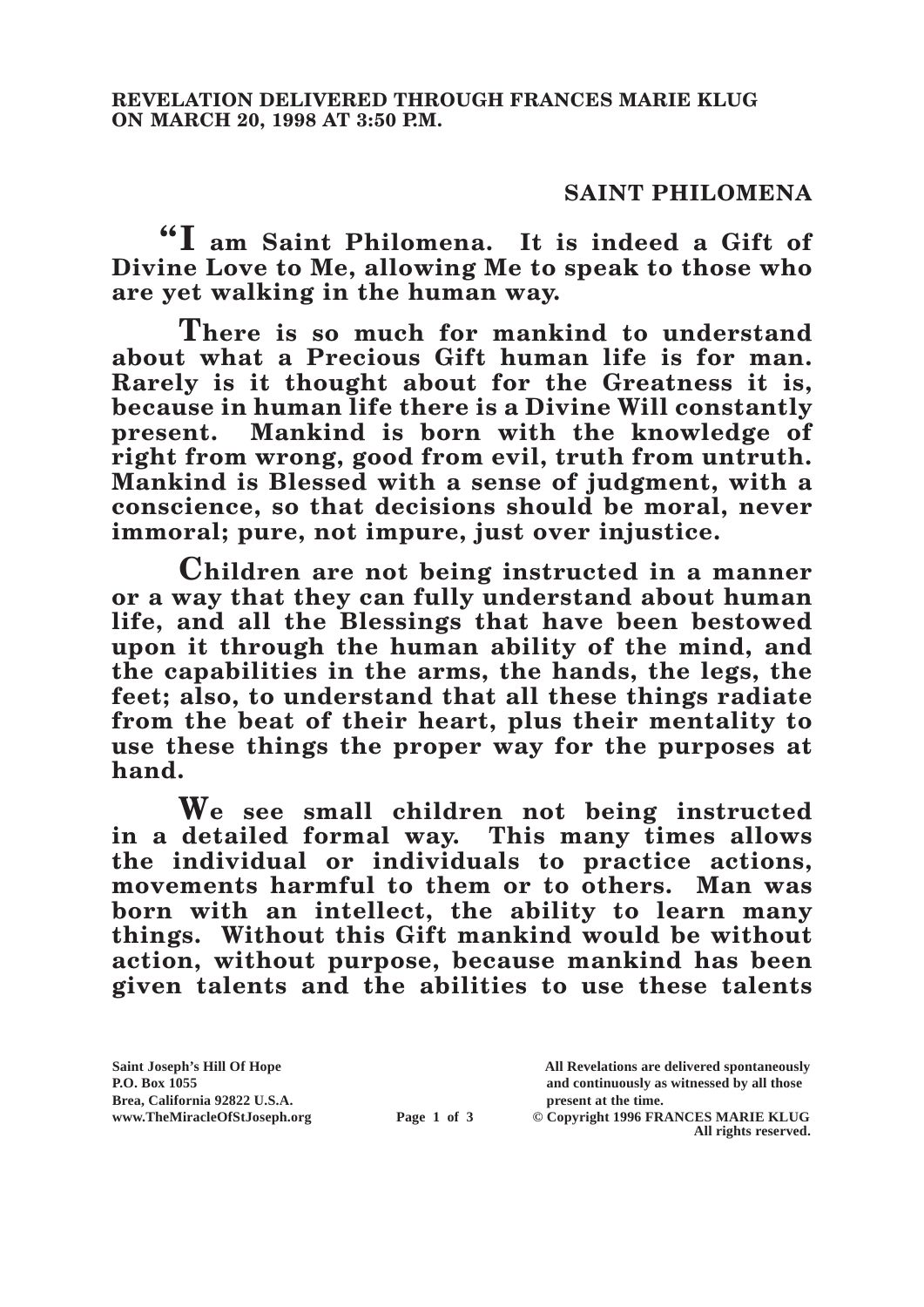**in many ways. Talents are a Blessing when they are practiced for what is good, proper, beneficial.**

**When The Son of The Father walked the earth, many of His Teachings were instructing those much older than He on the importance of the abilities of human life, the Purpose for human life, and of course, the Goal. Time gives to mankind many chances to develop in many areas of life; also, a chance to more fully understand the importance of justice over injustice, and to practice being example, because of the Soul that each human being has, that no other matter or thing is the custodian of.**

**The world has been taught for a long time through This Miracle of The Father's Love, so many simple, understandable Reasonings why mankind should seek purity over impurity, love over hate, justice over injustice, and recognize that human life has a Goal Greater than what man experiences in the human way. Without this Goal, there would be no need for pure reasoning, or acknowledging right over wrong.**

**Through This Miracle of Divine Love, The Father has allowed so Many of Us to speak in an instructive way, always with much Love in It, basically His Love, because you live at a time that there is much impurity, immorality being practiced, totally ignoring that human life was born to have dignity, and also a Goal. We see men and women ignore a pure thought, and justify rash impurities. This is always a sadness, because the victim of these things is always the Soul.**

Brea, California 92822 U.S.A.<br>
www.TheMiracleOfStJoseph.org<br> **Page 2 of 3** © Copyright 1996 FR.

**Saint Joseph's Hill Of Hope All Revelations are delivered spontaneously P.O. Box 1055 and continuously as witnessed by all those** 

**Page 2 of 3** © Copyright 1996 FRANCES MARIE KLUG **All rights reserved.**